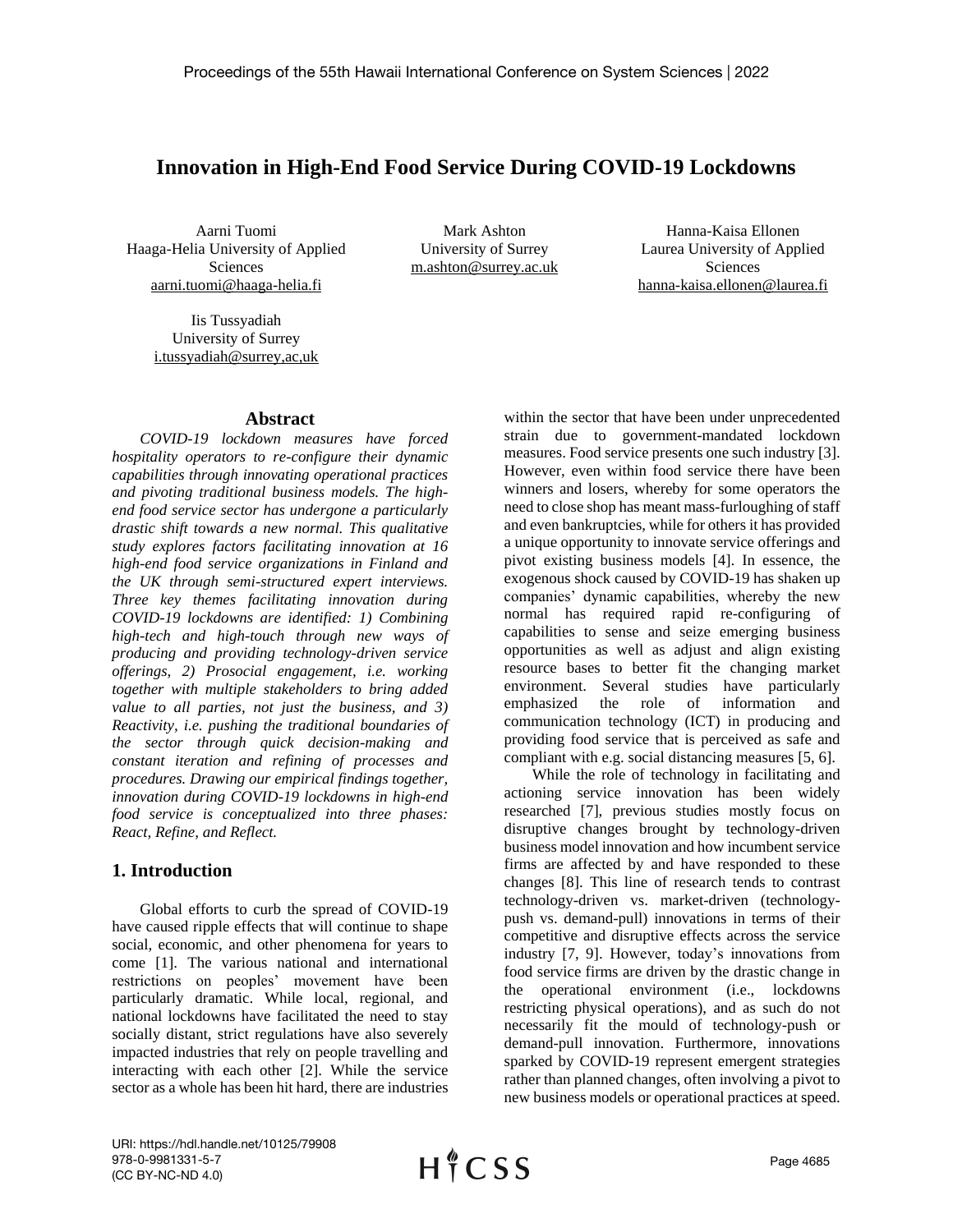This presents conceptual and practical challenges to understand better how technology and other dynamic capabilities play a role in the development of innovation for firms' survival and competitiveness in the food service sector.

To address these challenges, this study adopts a qualitative approach to explore (technology-driven) innovation in the COVID-struck food service sector. The study focuses on the highest tiers of food service, i.e. high-end restaurants, cafés, and bars that have received and accrued both national and international acclaim, illustrated by Michelin-stars, AA-Rosettes, or other gourmet accolades. This is because these types of service organizations are recognized as first-movers or role models for the rest of the sector, whereby innovative new practices and procedures first adopted by the top-end of the sector tend to be mimicked by and diffused across the rest of the sector over time [10]. High-end restaurants are also often helmed by particularly influential characters (e.g. celebrity chefs), giving these service organizations (and their respective innovation practices) extended visibility and thus additional weight in influencing general discourse around industry best practice [11]. Adopting a qualitative approach to explore the innovation strategies of high-end food service organizations thus offers a useful lense to reflect on the impacts of COVID-19 lockdown measures on innovation as a process of identifying, accessing, and combining dynamic capabilities into new service offerings [12, 13]. To that end, this study seeks to address the following research question: what kinds of factors have facilitated innovation in high-end food service during COVID-19 lockdowns?

The rest of the paper is organized into five parts. In section two we define and discuss innovation in the context of service, and then highlight the notion of dynamic capabilities, linking these to how service organizations adapt to external change. In sections three and four we present the method and findings of our empirical study. In section five we discuss the implications of our findings by conceptualizing the ways in which high-end food service organizations have adapted to COVID-19 lockdowns through innovation. Finally, in section six we summarize our key findings, note the limitations of our approach, and consider avenues for future research.

# **2. Innovation and dynamic capabilities**

### **2.1. Innovation in service**

Innovation is, at a fundamental level, about purposeful action towards mobilizing change [11, 14]. Change may come in different forms and, as such, there are different approaches to innovation. For example, incremental innovations tend to improve existing practices through a gradual process, whereas radical innovations mark a distinct departure from the old way of doing things [15]. Similarly, modular innovations imply changes to a specific part of a larger system, whereas architectural innovation entails revamping an entire system [16, 17]. In the context of services, Voss and Zomerdijk [18] argue that innovation may consider different elements of service, for example, the service environment, the service employee, the service delivery process, customers, or back-office functions. Helkkula, Kowalkowski and Tronvoll [19] further categorize service innovations into four archetypes: output-based, process-based, experiential, and systemic service innovations. Witell et al. [13] conclude that at its core, service innovation is about identifying, accessing, combining, and recombining available resources to improve organizations' practices in novel, unforeseen ways.

Service organizations go through change because the environments within which they operate are in constant flux. Dobbs, Manyika and Woetzel [20] see that modern companies are forced to change because of four key drivers in particular: urbanization, technology, an ageing population, and globalization. Besides these general megatrends of the 21st century, Taleb [21] argues that sometimes change is due to what he calls a 'black swan' event. These are events that are rare, random, unexpected, and as such, extremely difficult to predict or plan for [22]. The emergence of COVID-19 could be characterized as a 'black swan' event because of its devastating impact on the global economy, including the service sector [23]. Given the rapid pace and gravity with which service providers have had to adapt to the new operating environment, an upsurge in emergent service innovation could be expected.

#### **2.2. Dynamic capabilities**

The process of innovating, from the advent of an idea to its implementation, requires different types of resources and capabilities, from information (e.g. data, knowledge, expertise) to resources (e.g. time, space, finance) and support (e.g. backing or approval of other actors in the innovation ecosystem) [23]. In strategic management literature, the act of innovating is often discussed in relation to dynamic capabilities. Originating from Teece, Pisano and Shuen [24], the dynamic capabilities view assumes that firms differ with respect to their ability to update their capabilities when reacting to external changes. Dynamic capabilities are seen as higher-order capabilities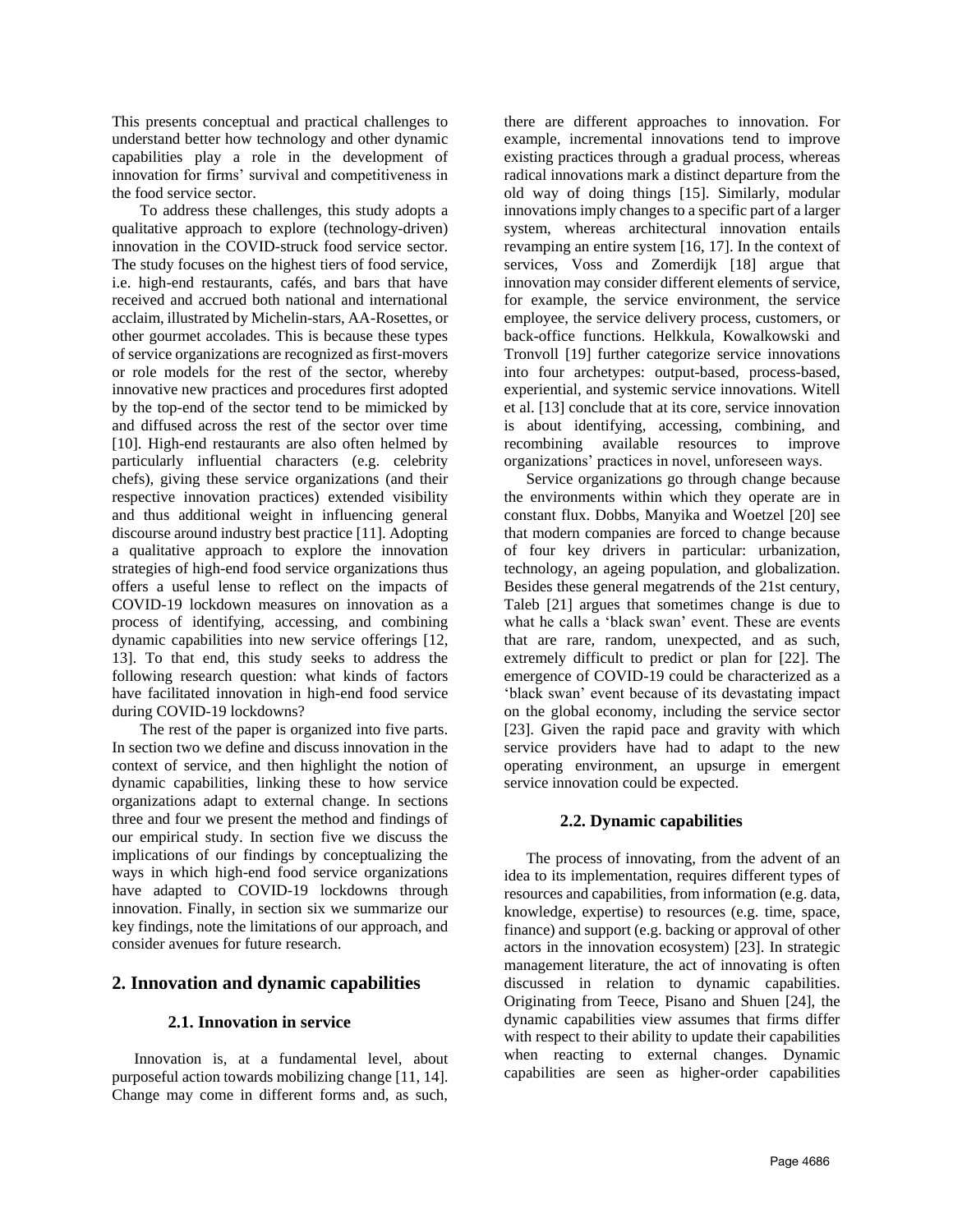needed for changing operational practices and the resource-base of the firm [25, 26].

The dynamic capabilities view has since established itself as one of the most influential theoretical lenses in contemporary strategic management scholarship [27]. Broadly put, dynamic capabilities can be categorized in three categories based on their functions [28]. In this paper, we follow Teece et al.'s [24] original conceptualization and categorize dynamic capabilities into *sensing,* se*izing*  and *reconfiguring*. *Sensing* refers to an organization's propensity to sense new opportunities. It involves scanning and monitoring changes in the operating environment and identifying new ideas. *Seizing* refers to an organization's propensity to make timely marketoriented decisions by linking their innovativeness to products and markets. Finally, *reconfiguring* refers to an organization's propensity to change its resource base and align the firm's capabilities. These three categories of dynamic capabilities typically follow each other chronologically, starting from identifying opportunities, moving to refining the business model and finally realigning the organizational structure and culture to fit the new norm. As such, dynamic capabilities are strongly tied to business model innovation [26, 29, 30].

Under conditions where normal operational resources or capabilities are extremely scarce (e.g. due to an exogenous black swan event such as COVID-19), service organizations must still be able to demonstrate strong dynamic capabilities in order to navigate through the constant changes in the external operating environment. Out of the overall resource pool available to most customer-focused service organizations, the service employee (that is, the organization's human resource) is often considered as one of the most important (and expensive) resource. However, besides service employees, service organizations have in recent years turned increasingly to information and communication technology (ICT) to increase efficiency, cut costs, and provide service in novel ways [31]. The advent of COVID-19 has exacerbated this trend, with management consultants and researchers noting a significant sectorial restructuring towards digital services, or from "hightouch" to "high-tech" [32, 33]. To conceptualize the roles of technology in innovation, extant research has largely agreed on the definition of technology-driven and market-driven innovations [7]. Technologydriven (technology-push) innovations happen when R&D experimentation precedes market opportunities, thus the potential market and applications are usually unknown [34]. On the other hand, market-driven (demand-pull) innovations, even when involving

technology, often result from radical changes in the value propositions made to existing customers [7].

Regardless of which came first (technology-push or demand-pull), it is vital to align technology with user needs (demand) for innovations to be successful. Studying technology-driven innovations amongst retailers in the food service sector, Esbjerg et al. [35] found that when implementing innovation that related to new technology, managers were driven by benefits to customers, confirming the importance of technology–demand alignment. Consequently, when this alignment is a challenge, firms, especially newfound companies, are forced to redefine their competitive advantage and pivot their business model [36]. Garćia-Gutiérrez and Martinez-Borreguero [37] suggest the innovation pivot framework to guide firms navigating great uncertainty associated with internal and external factors. Their framework assists in fostering the creative process of generating promising applications for an innovation by interrogating the links among dynamic capabilities: innovative use of technology, the sources of sustainable competitive advantage, and the innovative business model. COVID-19 presents an exogenous challenge to existing service firms due to the extreme narrowing of the market and reduction in scale that has not been conceptualized fully in the literature on service innovation, dynamic capabilities, and business model pivot. It also marks a distinct shift in resource allocation, whereby increasing weight is given to ICT over service employees. To address this gap in existing literature, it is important to examine the interplay between service innovation and new demand exploration underlying service innovation and business model pivots in the food service industry as spurred by the COVID-19 lockdowns. Adopting an exploratory approach looking at the dynamic capabilities of service organizations representing the early adopters of new 'best practice' of an industry provides a useful lens to shed new light on innovation theory and practice [12].

# **3. Method**

To identify the kinds of factors which facilitate innovation in high-end food service during COVID-19 lockdowns, this study adopted a qualitative, exploratory approach. Data were collected in July-November 2020 through 16 semi-structured interviews from two countries, Finland (n=8) and the UK (n=8), Table 1, following the same research protocol. Adopting a purposive sampling approach, the interviews targeted top decision-makers, i.e. individuals in charge of the innovation process as well how a particular innovation was implemented at their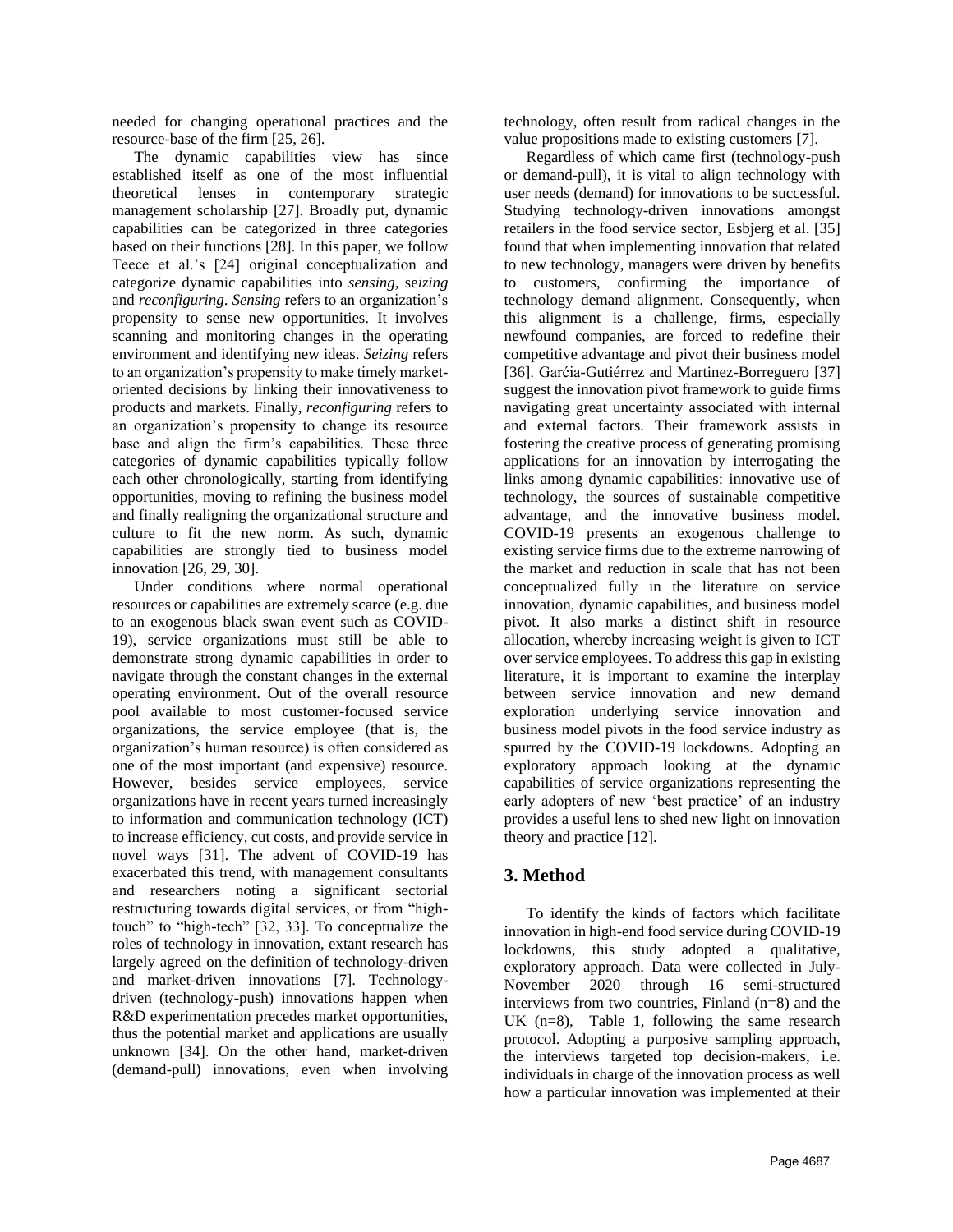organization. Targeting what Aguinis and Solarino [38] refer to as 'elite informants' was seen to vield rich insight into the strategic decision-making underlying identification of new business opportunities (i.e., *sensing*), developing new service offerings to fill the identified gaps in the market (i.e., *seizing*), and finally to effectively allocate and manage the firms' resource base to optimize service production and delivery under new conditions (i.e., *reconfiguring*). To facilitate social distancing amidst the pandemic, interviews were conducted online through a teleconferencing platform. The interviews were recorded, automatically transcribed, and manually anonymized. The interviews lasted for 41 minutes on average (max. 62 min, min. 36 min). The interview questions revolved around four themes: 1) the innovations the food service organization had implemented during COVID-19 (e.g. types of innovation and their intended outcomes), 2) the characteristics of the studied food service organization (e.g. the service concept, business model, organizational structure, resource base, level of innovativeness prior to COVID-19), 3) the innovation process (e.g. decision-making, role of dynamic capabilities, including ICT-usage), and 4) the implementation and outcome of innovation (e.g. critical success factors, potential failures, metrics).

**Table 1. Characteristics of interview participants.**

| Id.             | <b>Position</b>            | Country |
|-----------------|----------------------------|---------|
| P1              | Sommelier/Owner            | Finland |
| P <sub>2</sub>  | <b>Chef Patron</b>         | Finland |
| P <sub>3</sub>  | <b>Chef Patron</b>         | Finland |
| P <sub>4</sub>  | <b>Executive Chef</b>      | Finland |
| P5              | General Manager/Owner      | Finland |
| P6              | General Manager            | Finland |
| P7              | Sommelier/Owner            | Finland |
| P8              | General Manager            | Finland |
| P <sub>9</sub>  | <b>Executive Chef</b>      | UK      |
| P <sub>10</sub> | <b>Restaurant Director</b> | UK      |
| P <sub>11</sub> | <b>Executive Chef</b>      | UK      |
| P <sub>12</sub> | <b>Chef Patron</b>         | UK      |
| P <sub>13</sub> | <b>Chef Patron</b>         | UK      |
| P <sub>14</sub> | Executive Chef/Owner       | UK      |
| P <sub>15</sub> | <b>Chef Patron</b>         | UK      |
| P <sub>16</sub> | <b>Chef Patron</b>         | UK      |

Six of the interviews were conducted in Finnish and translated ad verbum into English (P1-4, 7-8). The consistency of the translated transcripts was checked through member checking. The remaining ten interviews were conducted in English (P5-6, 9-16). As the interviews targeted elite informants [38], i.e. leaders of some of the best food service organizations in the world, two of the 16 interviews had to be conducted via email due to extremely busy schedules (P2, P13). In these cases, the interview protocol was sent by email to participants who returned their written answers within two weeks. The interview process was conducted by two members of the research team, and after 13 interviews, the team held an internal meeting discussing the process thus far and the state of saturation (to the degree to which saturation in qualitative research can even be reached, [39]). The interviewers concluded that similar anecdotes were starting to appear frequently in participants' answers. After a further three interviews were conducted and no new themes seemed to be emerging, data saturation was deemed to have been reached and data collection was ceased. Following Tuomi et al. [40], data was analyzed thematically in three stages, whereby the analysis moved from description to abstraction through open, axial, and theoretical coding. In the end, a code tree illustrating three major themes and capturing 64 first, second, and third-order codes were established. The major themes were: 1) T1: Combining high-tech and high-touch through innovating new ways of producing and providing service offerings, 2) T2: Prosocial engagement, i.e. working together with multiple stakeholders to bring added value to all parties, not just the business, and 3) T3: Reactivity, i.e. playing the role of an 'industry leader' by pushing the traditional boundaries of the sector through quick decision-making, constant iteration and refining of processes and procedures, as well as further experimentation with ways to use ICT to provide service.

Data analysis was primarily led by one of the authors; the other two authors were kept in the loop throughout the process by discussion and sharing of notes in bi-weekly meetings facilitated by a teleconferencing and remote collaboration platform. To formally ensure analytical consistency across multiple coders, an intercoder reliability check was also conducted. The final refined code book along with a sample of random interview transcript excerpts (n=20) were sent by email to two members of the research team for re-coding. Following Landis and Koch [41] and Tuomi and Tussyadiah [42], agreement between independent coders was calculated against two measures, Percent Agreement (PA) and Cohen's Kappa (CK). A good  $(>0.61)$  or very good  $(>0.81)$ agreement was established between coders across all major themes against both measures [41]. Instances where there had been disagreement were discussed on a case-by-case basis to reach consensus. Table 2 illustrates the results of the intercoder reliability check.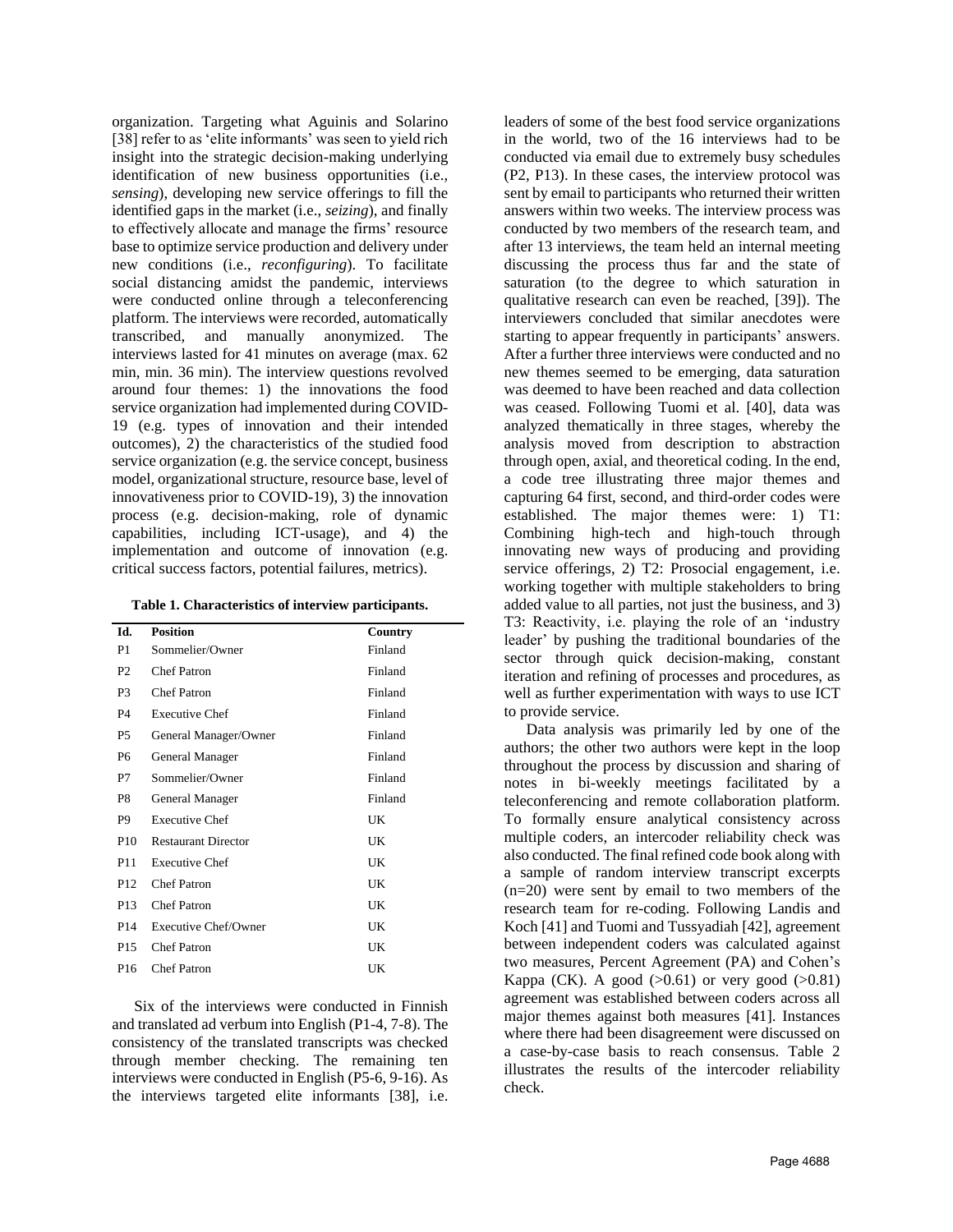**Table 2. Results of intercoder reliability check.**

|    | Theme PA coder 1 PA coder 2 CK |      | coder 1 | CK.<br>coder 2 |
|----|--------------------------------|------|---------|----------------|
| T1 | 0.91                           | 0.93 | 0.87    | 0.85           |
| T2 | 0.86                           | 0.73 | 0.81    | 0.70           |
| T3 | 0.82                           | 0.90 | 0.79    | 0.86           |

## **4. Findings**

Three major themes were found: 1) Combining high-tech and high-touch through innovating new ways of producing and providing service offerings, 2) Prosocial engagement, i.e. working together with multiple stakeholders to bring added value to all parties, not just the business, and 3) Reactivity, i.e. playing the role of an 'industry leader' by pushing the traditional boundaries of the sector through quick decision-making, constant iteration and refining of processes and procedures, as well as further experimentation with ways to use ICT to provide service.

#### **4.1. Combining high-tech and high-touch**

The high-end food service scene is typically known for its high-touch approach, illustrated by the labor-intensiveness of both back- and front-of-house service processes [43]. However, the need to observe social distancing rules due to COVID-19 has prompted service providers to increasingly move towards technology-facilitated service interaction (i.e., hightech). In many cases this reallocation of organizational resources [24] to facilitate the shift to high-tech seems semi-permanent. A participant noted that: "*We wanted to implement a complete cashless mentality.* […] *Everything was bookable online* […] *Access to our menus through smartphones* […] *Greater use of ApplePay* […] *Introducing a new phone system with queueing advisories because of the demand* […] *To keep up with email, we got a new automatic system in place that just reassures people that like, we are going to get to you.*" (P16). Similarly, another participant stated that "*We've been trying to get paperless menus for three or four years now*. […] *It was just a brilliant time to actually do it. And we're going to stick with it."*  (P11)*.* Likewise, a participant emphasized realizing the benefits of implementing online booking, something they had been skeptical about before*: "Online booking only has been a huge success and something we were initially skeptical of but would now maintain looking forward to the future. By freeing up staff time, we are able to give more to making sure that stringent safety measures are maintained for staff and customers.*" (P13).

The importance of social media as an ICT facilitating socially distant company-customer interaction was also highlighted. A participant noted about its potential to create demand: "*Social media has been amazing, and Instagram has been amazing, because everybody's on.* […] *It creates demand*." (P12). Others emphasized novel forms of companycustomer engagement: "*We did competitions every week*. […] *We were sponsored by* [company name] [...] *so you know they gave us free bottles of champagne, and we said, for the person that posts the best dish on Instagram, we will judge you, and you get a free bottle of champagne*." (P15).

Despite being seemingly useful, challenges related to the seizing of new market share through technology [24] were also noted. A participant highlighted the limitation of integrating cyber-physical environments necessary to facilitate service delivery with multiple customers in real time: "*We tried online live cooking classes with a group of people, up to 10, as well. But we had to stop that, because it was super messy* […] *Very hard to get everyone to do everything at the same time, some have burnt things or missed one ingredient* [...] *Very hard to get everyone to finish the recipe at the same time and with the same result*." (P4).

In line with previous studies of successful service innovations during COVID-19 [5], participants also emphasized their efforts to ensure the safety of customers and staff, including making significant changes to the servicescape and service delivery processes. Participants shared the efforts targeted at making the physical environment COVID-secure: "*We thought, looking at the rest of the world, this isn't going to last a couple of weeks or anything*. […] *Let's take the gamble and start with* […] *a real proper rebuild of everything*." (P15). Likewise, another participant further highlighted the reconfiguring of available resources to facilitate safe service delivery: "*We spent a major portion of the budget on making the restaurant as COVID safe as possible in order to give our customers the confidence to dine with us.*" (P13). Others highlighted making the use of face coverings a new operational standard: "*From day one of reopening, the kitchen, front of house, everyone wore masks. People feel safe. It did feel a bit weird at first, but you know now they're used to it and the front of house team can sort of learn to smile underneath the masks and things*. (P15).

General challenges related to the shift to 'new normal', particularly around reorganizing existing resource base around on-demand, delivery-centered service offering during lockdown, were also noted: "*I was very keen to open up a takeaway immediately, but it took a little bit of setting up because, you know, it's all about finding the right packaging, coming up with*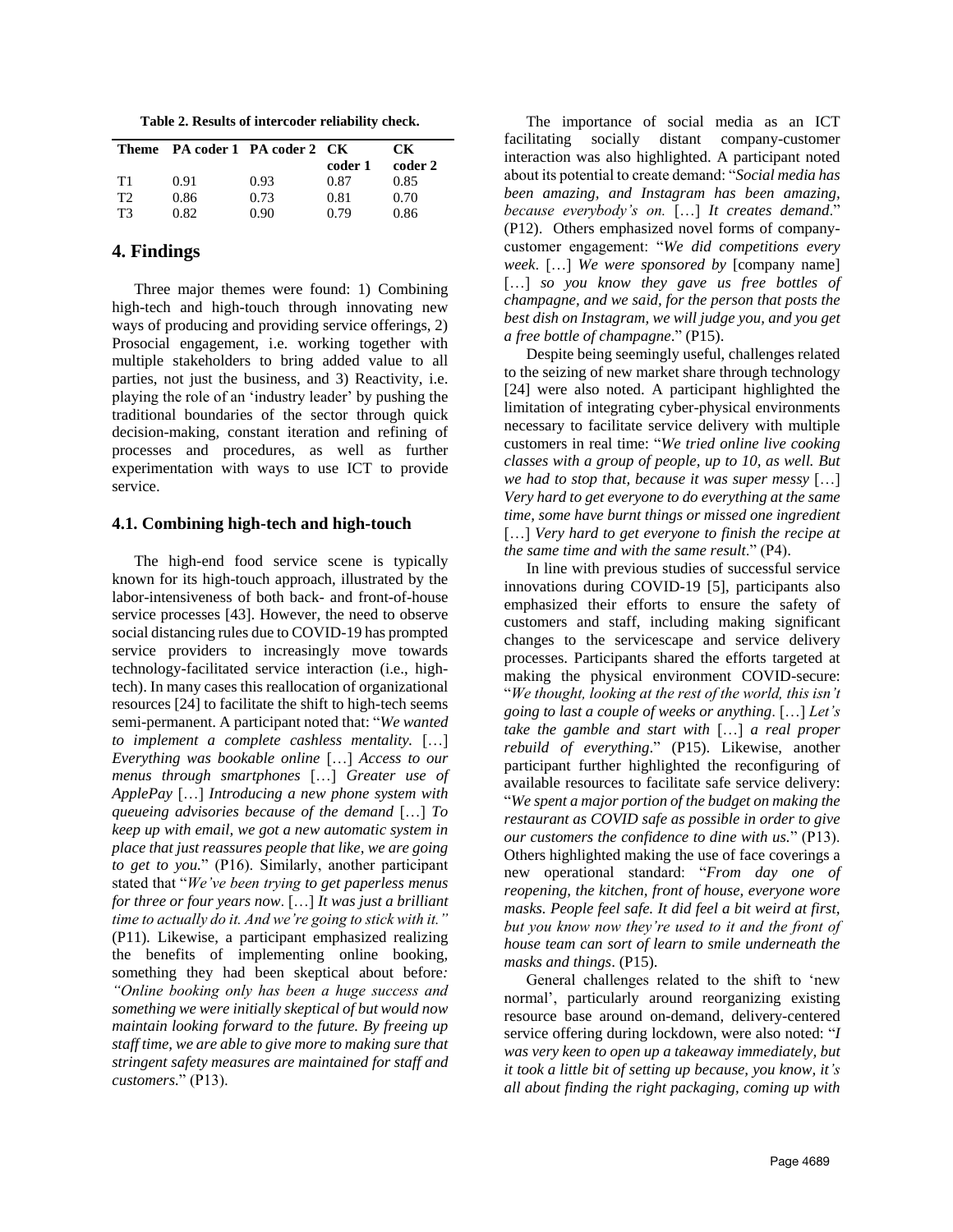*a menu which is suitable for people to do at home, coming up with all the instructions of how to cook it, all the labelling, all the allergens, all that sort of thing. Research, and how to market it*." (P14). "*Our takeaway boxes were plastic at first. This was a huge issue with our customers, who expected us to use biodegradable packaging only. So we changed that, even though it was more expensive*." (P3).

Amidst these challenges some creative approaches also emerged: "*Labelling, bagging all of these things* [...] When you have two hundred orders to prepare, *all with 16 different elements* […] *Sometimes we'd miss something. And so they'd* [the customers] *get back to us and we'd send them the missing bits by taxi*." (P8).

#### **4.2. Prosocial engagement**

In addition to making significant changes to the way service is produced and provided, participants stressed the importance of playing their part in ensuring the continued sustenance of the high-end food service sector by reconfiguring their firms' dynamic capabilities to sustain different stakeholders involved in the broader system of the food value chain, including suppliers, service employees, and the wider society [3, 44]: "*I went to my suppliers and said to them, I know you guys are having a hard time as well. What should I have on my menu when I reopen?*" (P9). "*The meat suppliers were really supportive, because obviously they've got a lot more stock than what we've got to get rid of. So we worked with them. We worked with the cheese company, too, which is literally down the road. We did a cheese course. So they'd individually wrap them all in paper and write the description on each and have it in a little bag with their branding on it*." (P15). "*We took a pay cut on the top to be able to pay all the salaries.*" (P10). "*We did some charity drops, like I think a lot of places did. We had thousands of pounds worth of stock in the fridges and freezers.* […] *We did that to utilize that and obviously help the local community.* (P9). "*Sure, part of the take away was of course to keep the business afloat. But it wasn't just that. We wanted to offer something special for people to enjoy while stuck at home.*" (P3).

#### **4.3. Reactivity**

As illustrated, by dramatically shrinking the size of the available market as well as posing significant strain on dynamic capabilities required in times of normal operations, COVID-19 sparked innovative new practices and procedures hitherto unseen in the high-end food service scene. The degree of structural

change in terms of reconfiguring dynamic capabilities did not go unnoticed by participants, either: "*This year we've been able to broaden our thinking more than ever before. Takeaway food from a Michelin star restaurant? Wine pairings with off-the-shelf wines, at home? Incredible new ideas and great opportunities, many of which I think might stay after we get back to some form of normality*." (P3). "*I think a lot of highend restaurants are starting to look outside the box. We've always* […] *It's all about the food, you know* […] *That involves quite often having tunnel vision* […] *I think that might be changing somehow.*" (P12).

In terms of emergent dynamic capabilities, new, innovative ways of utilizing available resources seemed to require flexibility, fast decision-making, and iteration. "*We started doing a lot of training so that people could be more flexible in which department they work in. And right when we first reopened in July, you know, within somebody's five day working week they could be working in maybe three, four different departments to try and cover the business where we needed it.* […] *That was quite a big change.*" (P15). "*We'll brainstorm between each other and then this is what we do. And then after, well, the next day, you need to act.*" (P10). "*Within two days we had the shop online* […] *and that evolved over the course of the three months of lockdown.*" (P11). "*As far as innovation's concerned, that's key for me*. […] *We have a lot of repeat business* […] *They would be horrified if there was no change on the menu. So, it's really important to keep changing and keep coming up with new ideas, whether that's in service, in the bar, or on the menu*." (P14). "*We looked at what they were doing in Copenhagen, and decided to do the same. So we got these winter gardens, like small glass houses, built on the terrace. We started with one, just to sort of see if there would be interest. After we put it online, all the slots for it were sold out for the rest of the year in like a day*. […] *We got another one.* […] *And then a third. Now finally we have four, as we ran out of space to add more. All are fully booked for the season*." (P8).

#### **5. Discussion**

#### **5.1. Innovation during COVID-19**

Government-mandated restrictions on movement have forced high-end food service operators to radically change their business models and operational practices, effectively transforming their dynamic capabilities and in doing so giving rise to a plethora of novel service innovations. Contrasting these against conceptualizations of service innovation put forward in previous literature, changes can be observed across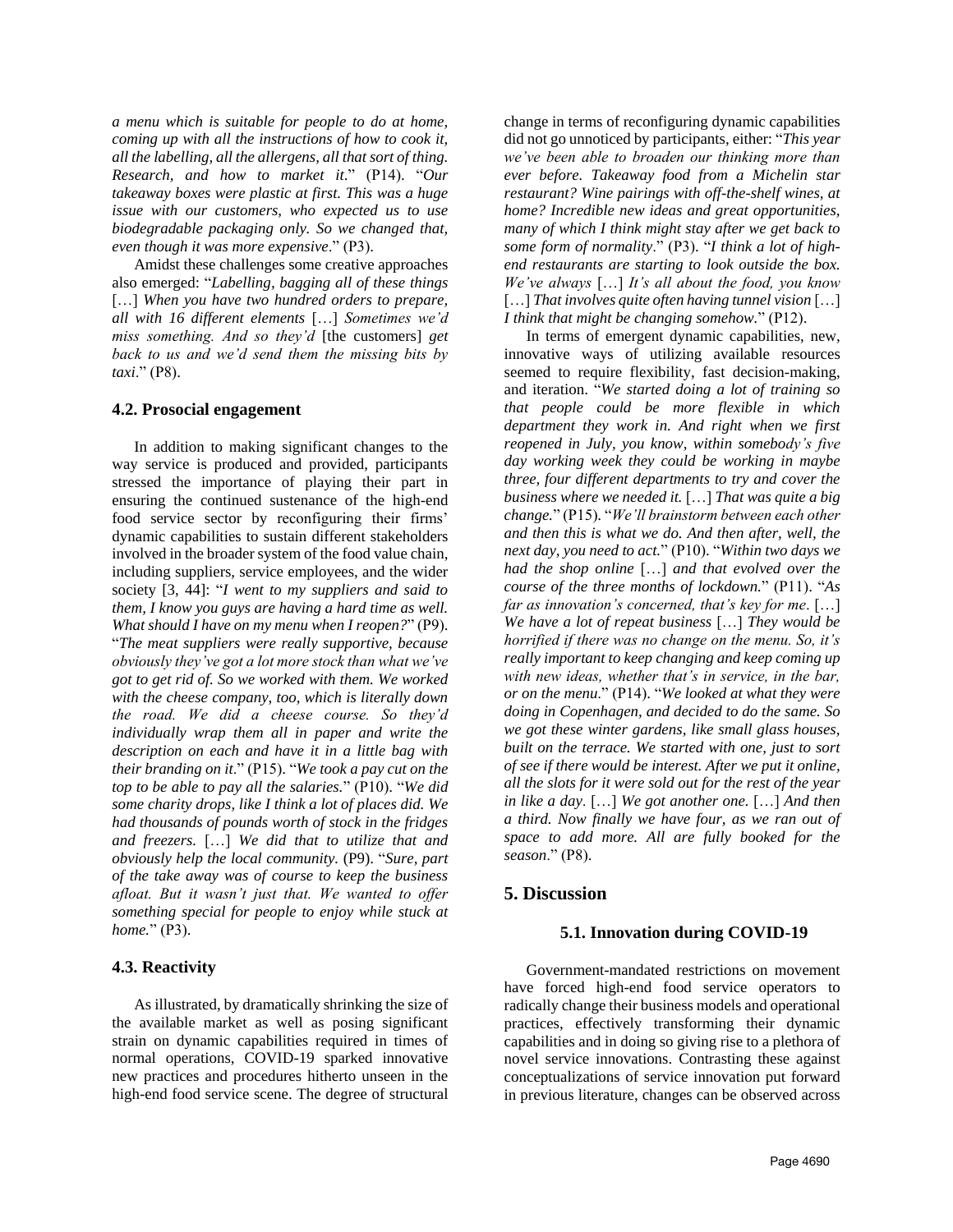several fronts [18]: new ways of delivering service (e.g. ready-to-eat or finish-at-home takeaway or delivery offering), radical changes to the service environment/servicescape (e.g. installing plexiglass screens, revamping layout), transforming back-office functions (e.g. adopting new ordering or payment system), affecting the service employee (e.g. harnessing slack resources to help local communities), and changing the traditional service interaction with the customer (e.g. fostering new ways of driving social engagement such as virtual tastings). Interestingly, most of these innovations seem to interlink, rather than strictly separate, between the different innovation types put forward by Helkkula, Kowalkowski and Tronvoll [19]. For example, launching a new meal kit offering could be seen as primarily an output-based service innovation; however, at the same time the innovation also brings significant changes to the existing service production and delivery processes as well as the customer experience of consuming the service. From an innovation ecysystems point of view [44], pivoting the entire business model from full service to take-away marks a radical shift from the status quo and a systemic change in the way service is usually produced and provided. In practice this means changes to how firms manage their dynamic capabilities [24].

As discussed by Hossain [45], research on innovations that occur under extreme constraint typically focuses on developing economies, where the overall distribution of resources and availability of dynamic capabilities are scarce by default. In other words, where the supporting infrastructure has not yet been established, innovative service companies have to make do with limited resources. This leads to new practices being conceived or conventional practices being leapfrogged purely out of necessity [44]. The type of radical, sudden reduction of market due to state interventions we have seen amidst COVID-19 differs from previous conceptualizations of such frugal innovation dramatically, as it brings the neoliberal economic model to the fore. In their comprehensive review of frugal innovations, Weyrauch and Herstatt [46] arrived at three defining criteria: substantial cost reduction, concentration on core functionalities, and optimized performance level. Service innovations arising under COVID-19 lockdown-measures seem to resonate well with these, while also emphasizing several dynamic capabilities which facilitate innovation adoption from the spark of an idea to its subsequent implementation.

First, most of the innovations discussed herewith make active use of ICT, whether that is to facilitate service interaction (e.g. digital menus, online ordering systems, quizzes on social media) or promote and discuss new service offerings (e.g. posting pictures of weekly take away menu on Instagram). In order to effectively manage the shift towards greater technology-utilization, service operators need to possess a particular set of capabilities to recognize and seize opportunities for implementing technology as well as technology-specific know-how to capitalize successfully on identified opportunities. This marks a shift from a human resource dominant view to an ICT dominant view in capability and resource allocation in high-end food service. Previous studies have suggested an increased influence of ICT systems over human labor in food service contexts [42], whereby service organizations' technology uptake is driven by both the availability and relative ease of adopting ICT (technology-push) innovation, as well as the apparent, perhaps previously unexpected appetite for digital services even in the high-end service segment (demand-pull) [5, 7].

Second, innovations occurring under COVID-19 lockdown conditions require fast decision-making and organizational and operational flexibility. As the operational environment is in constant flux, service providers have to operate under high degrees of uncertainty. Doing so requires coping with stress and an ability to make fast decisions on how best to utilize scarce resources. The rapid shrinking of the market exacerbates the effects of constraints on innovative behavior [48]. Particularly impacted are input and process constraints. In terms of input constraints, financial and human resources as well as time seem to play a key role, while in terms of process constraints the formalization of the new product development process (or the lack thereof, [49, 50]) seems most significant.

Third, the ability to course correct if and when decisions made or practices implemented require changing becomes imperative. High-end food service operators need to adopt a mindset of continuous improvement, whereby innovations gradually move from being mere 'minimum viable products' [51] to encompassing new features in response to market needs [35]. This iterative process of defining and refining value propositions over a short period of time allows service operators to concentrate on their core functionalities and optimize performance levels by identifying the characteristics of service innovation (e.g. high tech vs. high touch) most suitable for their respective target market and reconfiguring their dynamic capabilities accordingly.

# **5.2. Showcasing dynamic capabilities**

Based on our empirical research, the ways in which high-end food service organizations have adapted to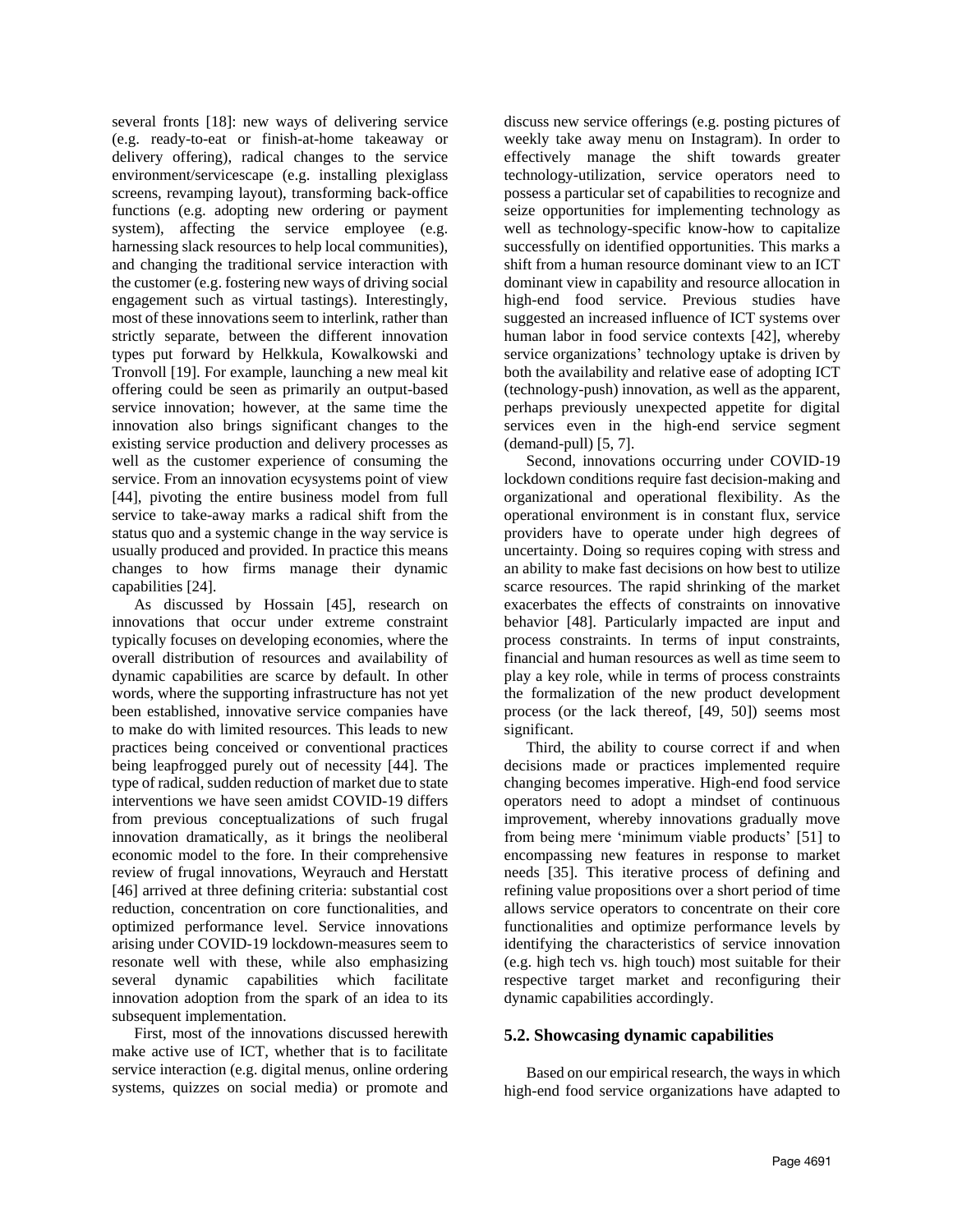the exogenous shock of government-mandated COVID-19 lockdowns can be conceptualized into three distinct phases of innovating operational practices and business model: 1) React, 2) Refine, 3) Reflect.

In the first phase (React), the emphasis is placed on the immediate reaction to the shock, illustrated by making the decision to pivot, e.g. through innovating a new service offering, or not. While this is akin to Teece, Pisano and Shuen's [24] original conceptualization of 'sensing', the extremely rapid reduction of market and the uncertainty under which initial decisions have to be taken make this phase more ad-hoc than the typical scanning of the market environment for opportunities to exploit [52]. In the second phase (Refine), the emphasis shifts from adhoc decision-making under uncertainty to addressing challenges and knock-on effects which emerge from the business model pivot, e.g. going through multiple rounds of iteration to improve the initial service offering or reaching out to the external stakeholder network or innovation ecosystem [44] to provide assistance to the wider value chain. This marks a departure from seizing [24] as one of the core drivers of change in this phase is the desired longevity of the entire system rather than the improved performance of one individual actor [30]. Finally, in the third phase (Reflect), the emphasis shifts again to strategically aligning pre-pivot dynamic capabilities with the new operational reality, e.g. making a permanent shift to a paperless menu or an online booking system. While this phase illustrates reconfiguring [24, 26], it seems less concerned with optimizing resource use and more aimed at future-proofing service practices. Based on our empirical findings this phase also places a particularly strong emphasis on key individuals, with strategic decision-making stemming from the personal beliefs and ideals of the executive team rather than e.g. fiscal planning [53].

The three phases of adapting to COVID-19 lockdowns identified herewith simultaneously support and extend previous conceptualizations on the impact of dynamic capabilities for creating and defining defensible new business models through innovation [24, 26, 30]. Our study offers a unique empirical contribution to existing literature on dynamic capabilities and innovation management by illustrating the rapid learning loop high-end food service organizations have been forced to undertake due to COVID-19 lockdowns. Further, perhaps due to the wide-reaching nature of this particular exogenous shock, our findings complement recent literature by further highlighting the importance of open, multistakeholder collaboration and sharing of ideas and resources [50] as opposed to more traditional defending of intellectual property [26]. To collate our findings, Figure 1 presents a conceptualization of high-end food service organizations' innovation process during COVID-19 lockdowns.



**Figure 1. Innovation in high-end food service.**

## **6. Limitations & further research**

This study contributes to existing research on service innovation, dynamic capabilities, and business model pivot by exploring innovation strategies at highend food service organizations during COVID-19 lockdowns. In doing so, this study answers the call by Schilke et al. [27] by extending the discourse around dynamic capabilities into specific sectors of economic activity. Three key themes facilitating innovation during COVID-19 lockdown are identified: 1) *Combining high-tech and high-touch* through new ways of producing and providing technology-driven service offerings, 2) *Prosocial engagement*, i.e. working together with multiple stakeholders to bring added value to all parties, not just the business, and 3) *Reactivity*, i.e. pushing the traditional boundaries of the sector through quick decision-making and constant iteration and refining of processes and procedures. Building on Teece's [24] original view on dynamic capabilities, innovation during COVID-19 lockdowns in high-end food service is conceptualized as a process consisting of three subsequent phases, *React, Refine,*  and *Reflect.* The conceptualization is put forward both as a foundation for future research as well as a tool to guide managerial decision-making.

In terms of limitations, despite collecting data from two countries (Finland and the UK), the study presented here has limitations that should be considered. First, only high-end food service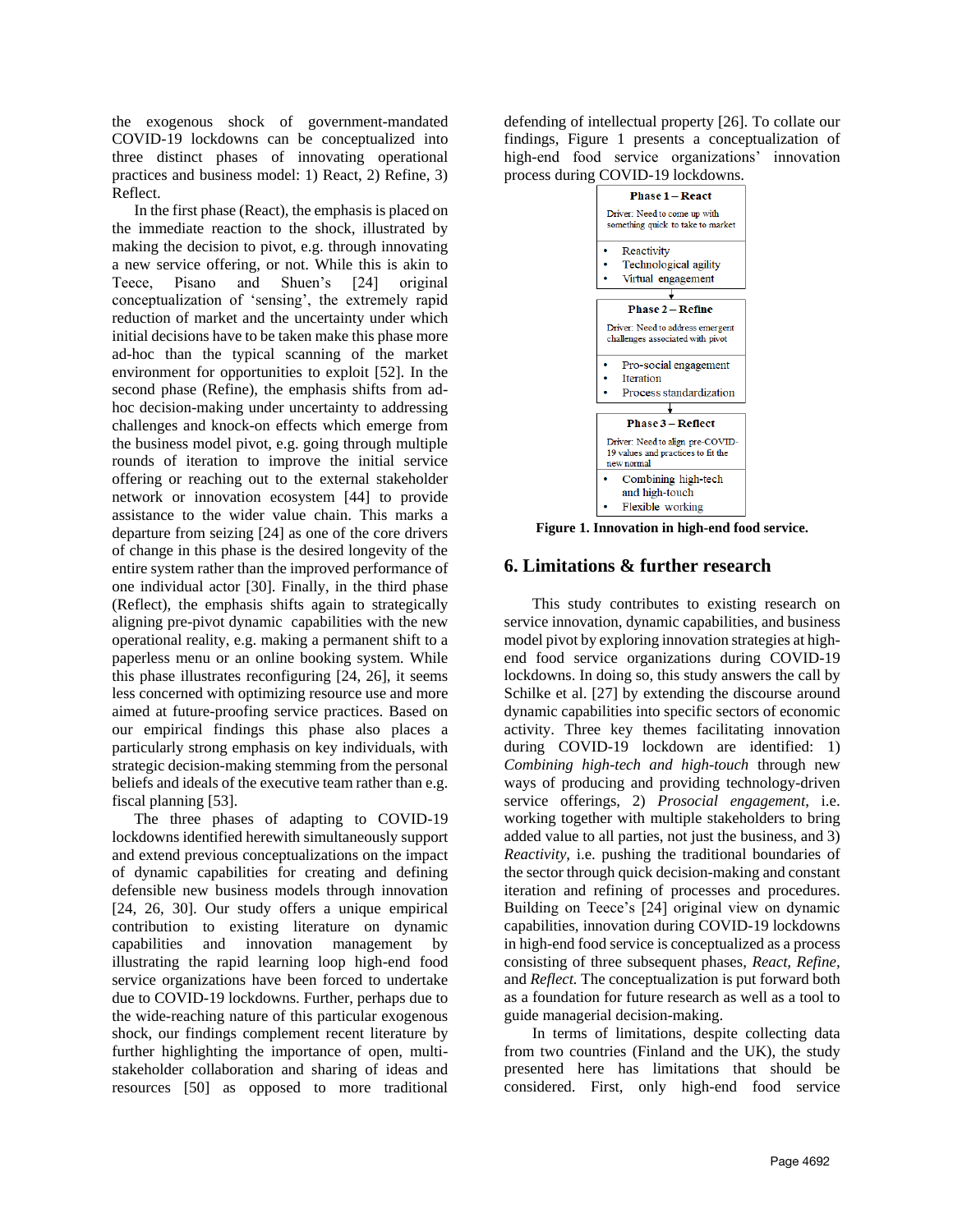organizations were analyzed here. Even though these were deemed as a meaningful, 'best practice' example for adopting service innovation during COVID-19 lockdowns, extending the study to include operators with multiple centrally branded sites would have provided interesting insight into service innovation across larger, presumably less agile organizations. A particularly interesting angle to this line of study would be to explore the differences in innovation practices between company-owned and franchised locations. Second, the study was purely qualitative and focused solely on restaurants located in Finland and the UK. Replicating the study with different methodological approaches and in other cultural contexts with different norms and conventions regarding e.g. service or organizational culture might produce a richer picture of innovation efforts, including dynamic capabilities driving and/or hindering innovation [54]. Third, the exact lockdown measures adopted have been slightly different in different countries. This poses both limitations and opportunities for future research. For example, the relative length of lockdowns might influence the types and complexity of innovation which emerge, as well as the dynamic capabilities that underlie innovation adoption. Further studies should therefore compare and contrast emergent innovation and dynamic capabilities under different types of lockdowns. For example in the context of the UK, future research could comparatively study lockdowns in Scotland, England, Wales, and Northern Ireland, as well as more regionally, e.g. between Tier 1, Tier 2, and Tier 3 lockdowns.

# **7. References**

- [1] K. Yu, and K. Aviso, "Modelling the economic impact and ripple effects of disease outbreaks", Process Integration and Optimization for Sustainability 4, Springer, 2020, pp. 183- 186.
- [2] I. Gallego, and X. Font, "Changes in air passenger demand as a result of the COVID-19 crisis: using big data to inform tourism policy", Journal of Sustainable Tourism, Taylor and Francis, 2020.
- [3] P. Jones, and D. Comfort, "A commentary on the COVID-19 crisis, sustainability and the service industries", Journal of Public Affairs, Wiley, 2020.
- [4] E. Goddard, "The impact of COVID-19 on food retail and food service in Canada: Preliminary assessment", Canadian Journal of Agricultural Economics 68(2), Wiley, 2020, pp. 157-161.
- [5] H. Shin, and J. Kang, "Reducing perceived health risk to attract hotel customers in the COVID-19 pandemic era: focused on technology innovation for social distancing and cleanliness", International Journal of Hospitality Management 91, Elsevier, 2020.
- [6] A. Sharma, H. Shin, M.J. Santa-Mariá, and. J.L. Nicolau, "Hotel's COVID-19 innovations and performance", Annals of Tourism Research 88, Elsevier, 2021.
- [7] S.R. Habtay, "A Firm-Level Analysis on the Relative Difference between Technology‐Driven and Market‐Driven Disruptive Business Model Innovations", Creativity and Innovation Management, Wiley, 2012.
- [8] D. Guttentag, "Airbnb: disruptive innovation and the rise of an informal tourism accommodation sector". Current Issues in Tourism 12, Taylor and Francis, 2015, pp. 1192-1217.
- [9] W.E. Souder, "Improving productivity through technology push". Research Technology Management, 32(2), Taylor and Francis, 1989, pp. 19–24.
- [10] T. Greenhalgh, G. Robert, F. Macfarlane, P. Bate, and O. Kyriakidou, "Diffusion of innovations in service organizations: Systematic review and recommendations". Milbank Quarterly 82(4), Wiley, 2004, pp. 581-629.
- [11] Opazo, P., Appetite for Innovation. Columbia University Press, New York, 2016.
- [12] K. Eisenhardt, "Building theories from case study research", Academy of Management Review 14(4), Academy of Management, 1989, pp. 532-550.
- [13] L. Witell, H. Gebauer, E. Jaakkola, W. Hammedi, L.Patricio, and H. Perks, "A bricolage perspective on service innovation", Journal of Business Research 79, Elsevier, 2017, pp. 290-298.
- [14] Trott, P., Innovation management and new product development. 5th ed. Pearson Education Limited, Harlow, 2012.
- [15] H. Snyder, L. Witell, A. Gustafsson, P. Fombelle, and P. Kristensson, "Identifying categories of service innovation: A review and synthesis of the literature". Journal of Business Research 69, Elsevier, 2016, pp. 2401-2408.
- [16] R. Henderson, and K. Clark, "Architectural Innovation: The Reconfiguration of Existing Product Technologies and the Failure of Established Firms", Administrative Science Quarterly 35(1), SAGE, 1990, pp. 9-30.
- [17] Y-C. Chuo, H. Chuang, and B. Shao, "The impact of e-retail characteristics on initiating mobile retail services: A modular innovation perspective". Information & Management 53, Elsevier, 2015, pp. 481-492.
- [18] C. Voss, and L. Zomerdijk, Innovation in Experiential Services – An Empirical View. In: DTI (ed). Innovation in Services, DTI, London, 2007, pp. 97-13.
- [19] A. Helkkula, C. Kowalkowski, and B. Tronvoll, "Archetypes of service innovation: Implications for value cocreation". Journal of Service Research 21(3), SAGE, 2018, pp. 284-301.
- [20] Dobbs, R., Manyika, J., and Woetzel, J., No ordinary disruption: the four global forces breaking all the trends, Public Affairs, New York, 2015.
- [21] Taleb, N.N., The Black Swan: the impact of the highly improbable, Penguin Books, London, 2008.
- [22] T. Wind, M. Rijkeboer, G. Andersson, and H. Riper, "The COVID-19 pandemic: The 'black swan' for mental health care and a turning point for e-health". Internet Interventions 20, Elsevier, 2020.
- [23] I. Rodriguez-Sanchez, A. Williams, and M. Brotons, "The innovation journey of new-to-tourism entrepreneurs", Current Issues in Tourism, Taylor and Francis, 2017.